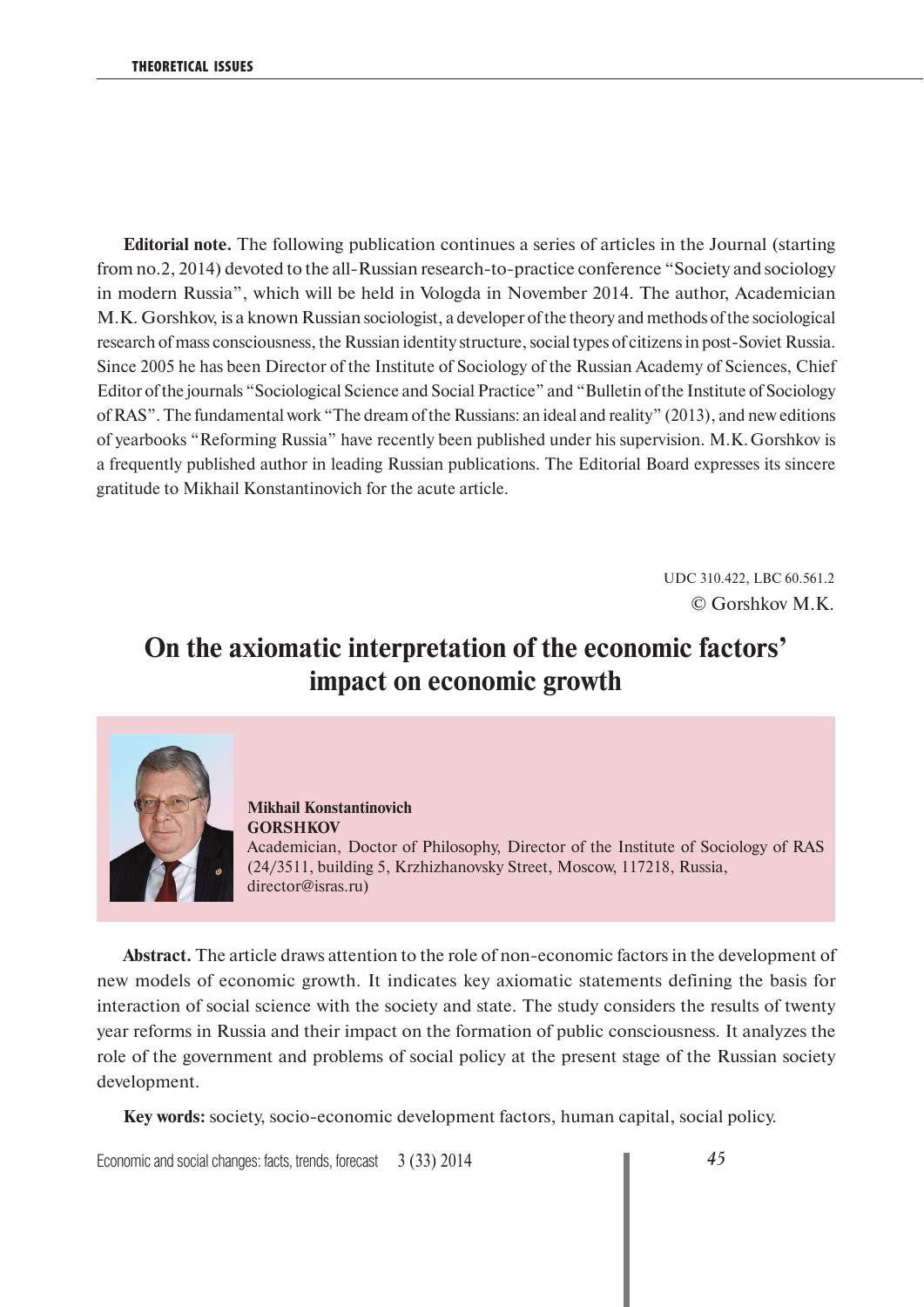The world experience and Russian transformations' practices indicate that the system of social relations and interactions is a set of objective and timetested rules that do not require special verifications or checks. Such axiomatic regulations define the role and place of scientific knowledge in the system of public management and predetermine the principles and rules of interaction of social science with society and authorities.

As we speak of non-economic factors of economic growth, we consider the results of the long-term sociological monitoring and try to formulate some axioms that, according to the classical interpretation, do not need to be proved. Moreover, they are a fundamental basis for further development of new scientific regulations.

The mentioned above is directly related to such a critical problem of modern social sciences as an impact of various factors on the rate and sustainability of socioeconomic development of society, its modernization and consolidation. It should be noted that scientists paid special interest to the problem in the second half of the 20th century, in the period of the global economic recovery. At the same time, they agreed that the main *determinants of economic growth* were not only *gross capital formation and technological progress, but also human capital.*

What was the basis of such understanding? It was the fact that numerous studies of key economic development sources could not confirm the thesis on the critical (and, what is more, exclusive) role of "physical capital" accumulation in this process, such as capital goods and manufactured products involved in the production of goods and services. There **Axiom 1** appears. It can be formulated in the following way:

**The complication of social reproduction structure requires the development of new models of economic growth, taking into account the influence of such noneconomic resources as information, physicgeographical conditions, institutional structures, mass character spiritual and psychological education, qualitative and productive work, quality of life, levels of culture, education, professional knowledge and skills, health state as components of human capital, which have proven their ability to be "motivators" of long-term and stable economic development.**

The 2008–2009 global economic crisis, the consequences of which the world economy is still facing today, its manifestation at the level of national economies have brightly demonstrated *the significance of non-economic factors in the system of anti-crisis measures and the rehabilitation of economic growth*. What is more, the scientific community has become more interested in the characteristics of relationship between economic and non-economic components of the national economies growth, in the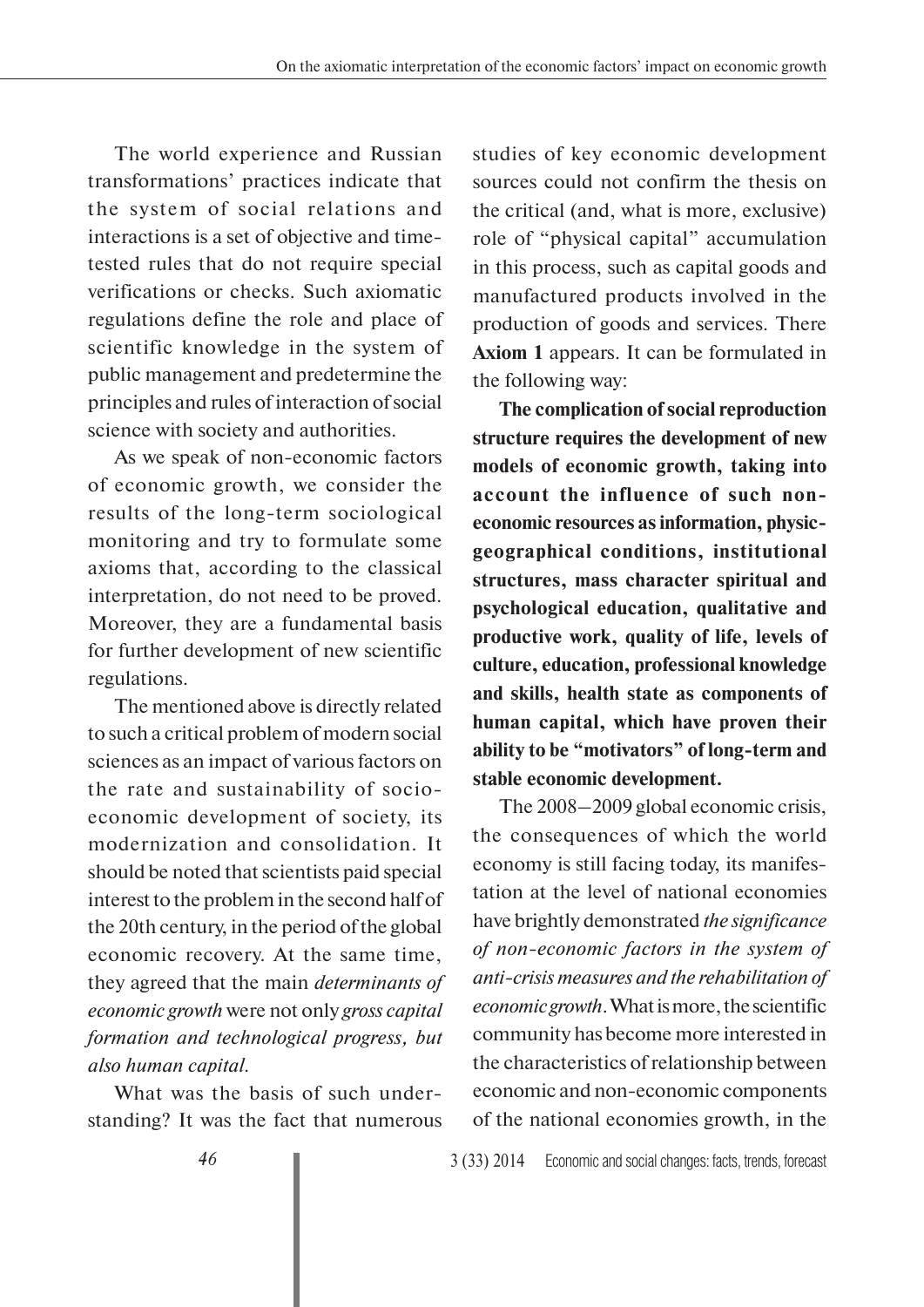development of directions and methods to regulate and use non-economic factors.

Taking into account these considerations we can formulate **Axiom 2: the key imperative that underlies new models of economic growth** *is economy humanization* **that presupposes the priority of human personality in the system of factors and objectives of economic development.** 

This statement is not accidental, as the essence of development is determined by the focus on an individual, human potential as the main wealth of any society; and the basic objective of the country's economic growth is an increase in the production of goods and services and provision of a higher standard of living on this basis.

The problem to find an economic growth model, adequate to national characteristics, and ways of further economic development is especially critical for Russia, which economy has been increasing mainly due to extensive factors for a long time. The crisis of recent years has clearly showed that the *Russian society is facing a new stage, in fact, a turning point in its socio-economic development*.

Having practically exhausted the possibilities of the previous economic growth model, post-reform Russia faced the necessity to use all resources and reserves of labor productivity more intensively. The causes are convincing, since the goals of the country's socio-economic development and conditions for it are different from

those fifteen years ago, after the 1998 crisis. The key objective today is not to resolve the problem of transformational recession, as it was at the end of the  $20<sup>th</sup>$  century, but to boost sustainable and balanced growth for further society modernization, transition to the innovation stage of economic development and creation of corresponding infrastructure of the postindustrial society.

That is why, the "The final report on the results of expert work on urgent problems of socio-economic strategy of Russia for the period till 2020" states that the further development of the Russian Federation should be based on two interrelated issues – *a new model of economic growth and new social policy*.

However, in the current Russian reality, there is clear inconsistency between the economic growth and qualitative characteristics of social development. At the same time, the recognition of the need to implement the humanistic approach to economic development (many politicians pay attention to it in their public speeches) is accompanied with the lack of up-to-date methods of detection and analysis.

But the estimate of economic growth in the absence of humanization indicators is meaningless for economic development, as the economy growth, which does not enhance the level and quality of life, is contrary to its key objective of ensuring welfare for all people and conditions

Economic and social changes: facts, trends, forecast 3 (33) 2014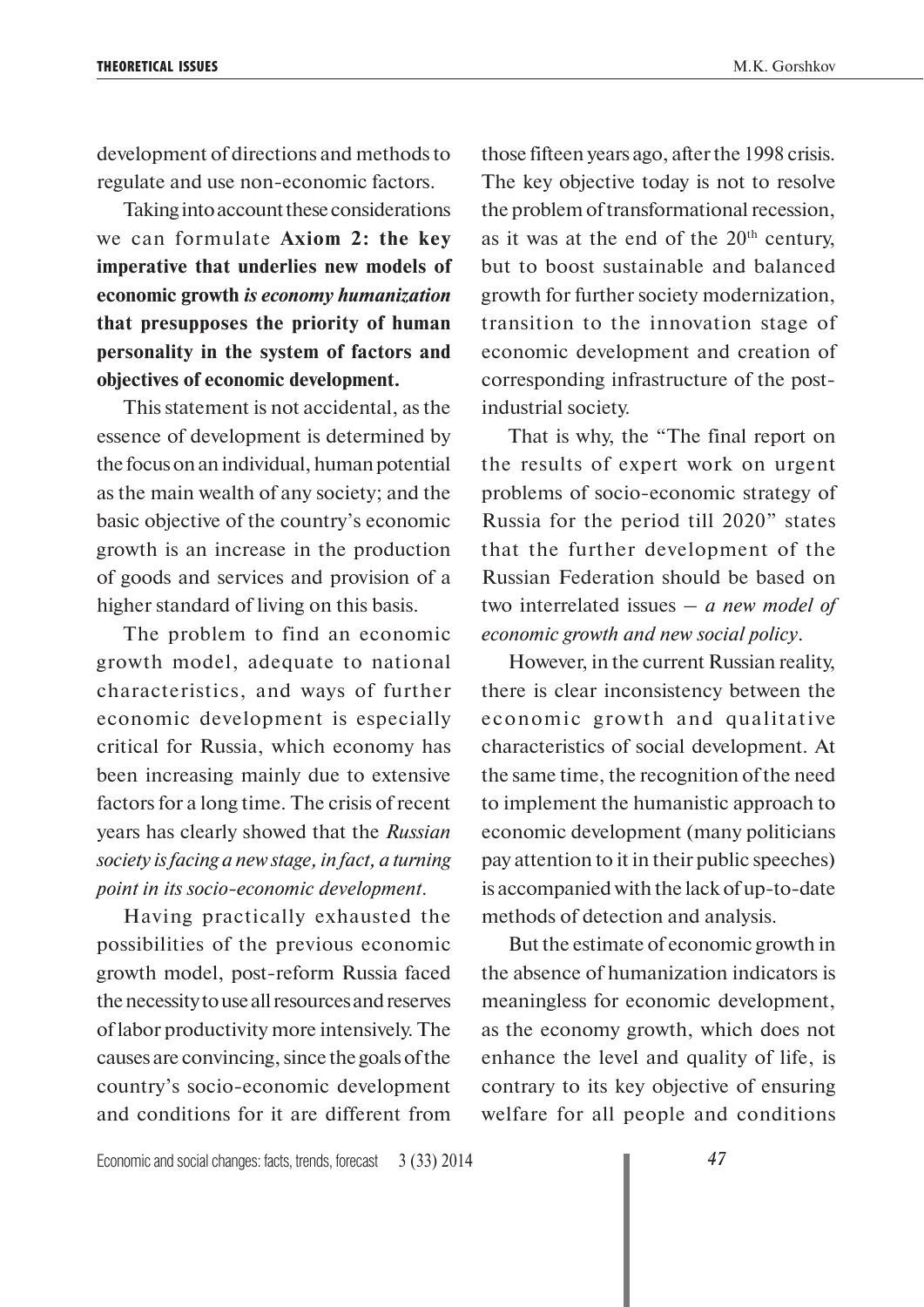for their self realization. Thus, we can formulate another axiomatic statement, i.e. **Axiom 3: for true comprehensive and detailed understanding of economy, its processes and determining its prospects one should apply not only economic, but also sociological, socio-philosophical, ethical and aesthetic categories**. We speak about the categories that consider economy in terms of universal, fundamental values and anti-values that form the "backbone" of human life: good and evil, justice and injustice, love and hate, truth and lie, freedom and dependence. These values and anti-values, their relations lead to progress or degradation of the society.

Thus, there appears **Axiom 4: the success of the Russian society modernization depends not only on the efforts of an economic and scientific–technological nature, but also on the improvement of social environment in general. In the social system "society" the economy, as its subsystem, is inseparable from the state government, politics, spiritual development; and the ideological and moral condition of people cannot but affect their economic behavior**.

One can continue: society's unity, people's confidence in justice and vitality of the social system, trust in state leaders are important to achieve the objectives. In other words, this means *social capital*; its accumulation, as the human capital accumulation, is increasingly recognized as a key for successful economic activity.

Undoubtedly, one of the main conditions of the post-reform economic recovery in Russia is identification of most effective models of socio-economic processes, such as those that combine strong points of market and planned economies. The choice of the model is not only of an economic, but also of political, ideological, and, therefore, strategic nature. Thus, the following statement can be regarded as axiomatic **(Axiom 5): any large-scale changes, society transformations are inextricably connected with the dominant ideology of the current time, advanced ideas, which can become a driving force not only for the modernization breakthrough, but also for socio-economic, technological and moral progress of the country**.

The Russian market and democratic reforms that had started after the USSR collapse were carried out on an ideological basis of western countries. Life has proved its inadequacy to the post-Soviet realities. This inadequacy was confirmed by the consequences of the global economic crisis, having led to rethinking of neoliberal views, in the West as well. Prominent Western economists mark that "market fundamentalism... of the last 20 years has failed the exam dramatically"  $\frac{1}{1}$ , as a result, "the world is watching the sunrise of a new economic hybrid, which could be called "state capitalism"2.

<sup>&</sup>lt;sup>1</sup> The Global Economic Crisis: System Failures and Multilateral Remedies. UN, New York, 2009, p. III.

<sup>&</sup>lt;sup>2</sup> The Economist. 2010, January  $23<sup>rd</sup>-29<sup>th</sup>$ , p. 22.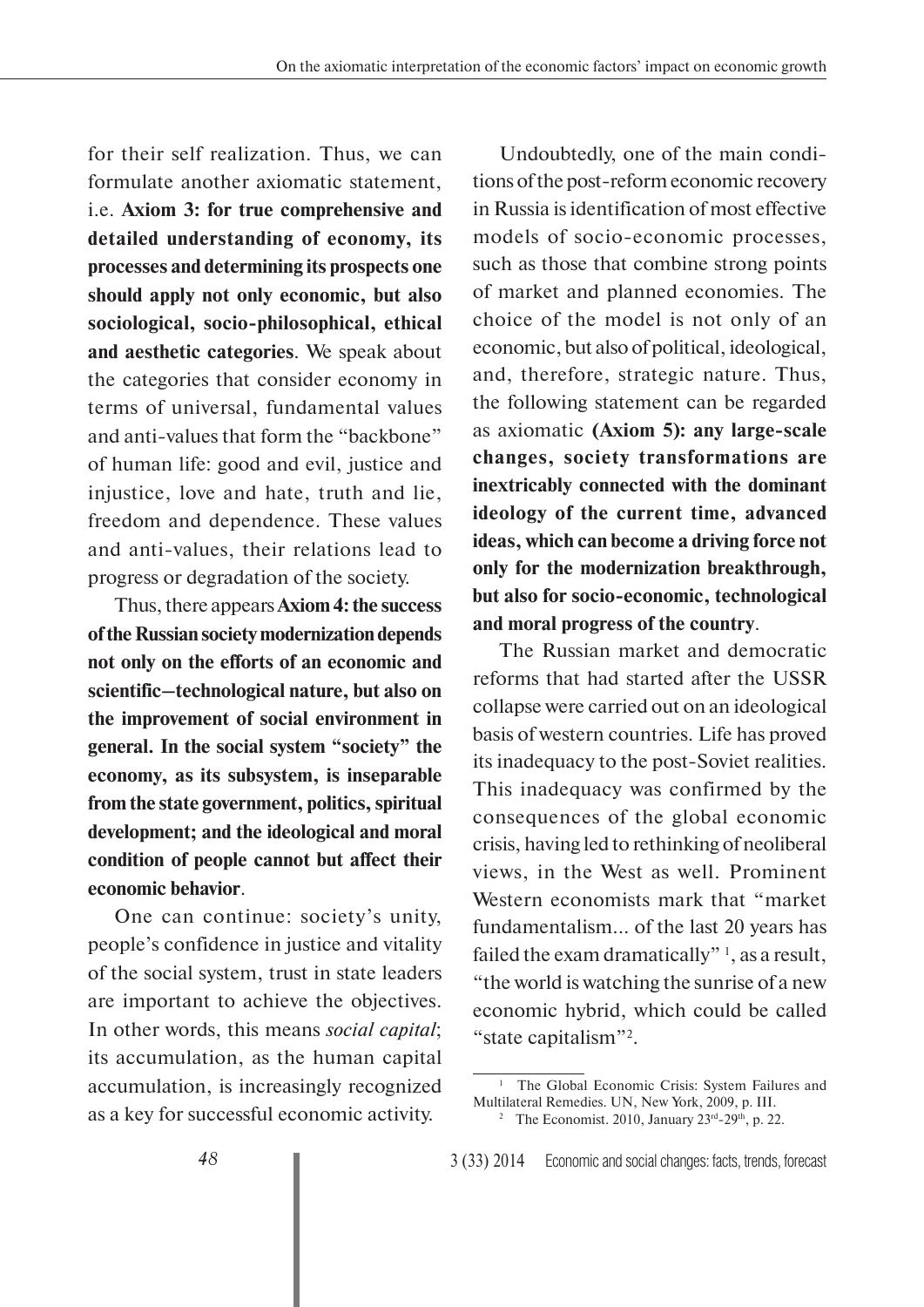Modern states (not only our state, but also Western societies relatively prosperous in the social sense) fulfill important functions to prevent and mitigate the failures of market mechanisms. Postreform Russia can not solve a number of urgent tasks without state participation. The problems are the following: to overcome dangerous property stratification of the population, ruinous inflation, massive capital and brain outflow, economically unjustified and unfair labor payment, ensuring the prosperity of culture, science, education and healthcare. One should also fight with rampant crime and corruption, unemployment, protect interests, rights and freedoms of all citizens.

The state social functions should take an increasingly important place in the ideology justifying the policy and maintenance of civil peace. In this respect, the report of the International Monetary Fund "World Economic Outlook" is very relevant. It states that "the main lesson of the post-Communist transformation definitely lies in the fact that the state institutions are critical. Market without strong state regulation leads to the change of irresponsible state power into unregulated private enrichment, leading to economic and social decline"3 . Thus, the acute issue is not to define how great the participation of the state should be in society in general

3 World Economic Outlook Supporting Studies IMF. 2010, p. 35.

and in economy in particular, but to ensure the *quality of state participation* in economic and social spheres.

Post-reform Russia will have to draw lessons from two-decade market transformations: politic and public consciousness should comprehend towards what society the country is moving, experiencing systemic transformations. Meanwhile, nowadays the constitutional definition of Russia as a social state remains unclear, and the science considerations on this issue are not formally approved. So, *the population does not have the most important orienting point, the understanding of what social structure the country will have in the result of the reforms.* Thus, **Axiom 6 is the following: the absence of understanding of ultimate goals of the reforms, the lack of ideas, encouraging people, in the society are, in fact, not less significant obstacles to the country modernization than research and technology backlog**.

Approval of the given axiom presupposes another axiomatic statement. It is **Axiom 7: one can expect a system breakthrough in economic development only when the practical implementation of the state course bears the population tangible fruit, strengthens people's confidence in the success of the transformation**.

Increasing acuteness of "hereditary" (the 1990s) and already acquired new problems have led to the fact that the socio-

Economic and social changes: facts, trends, forecast 3 (33) 2014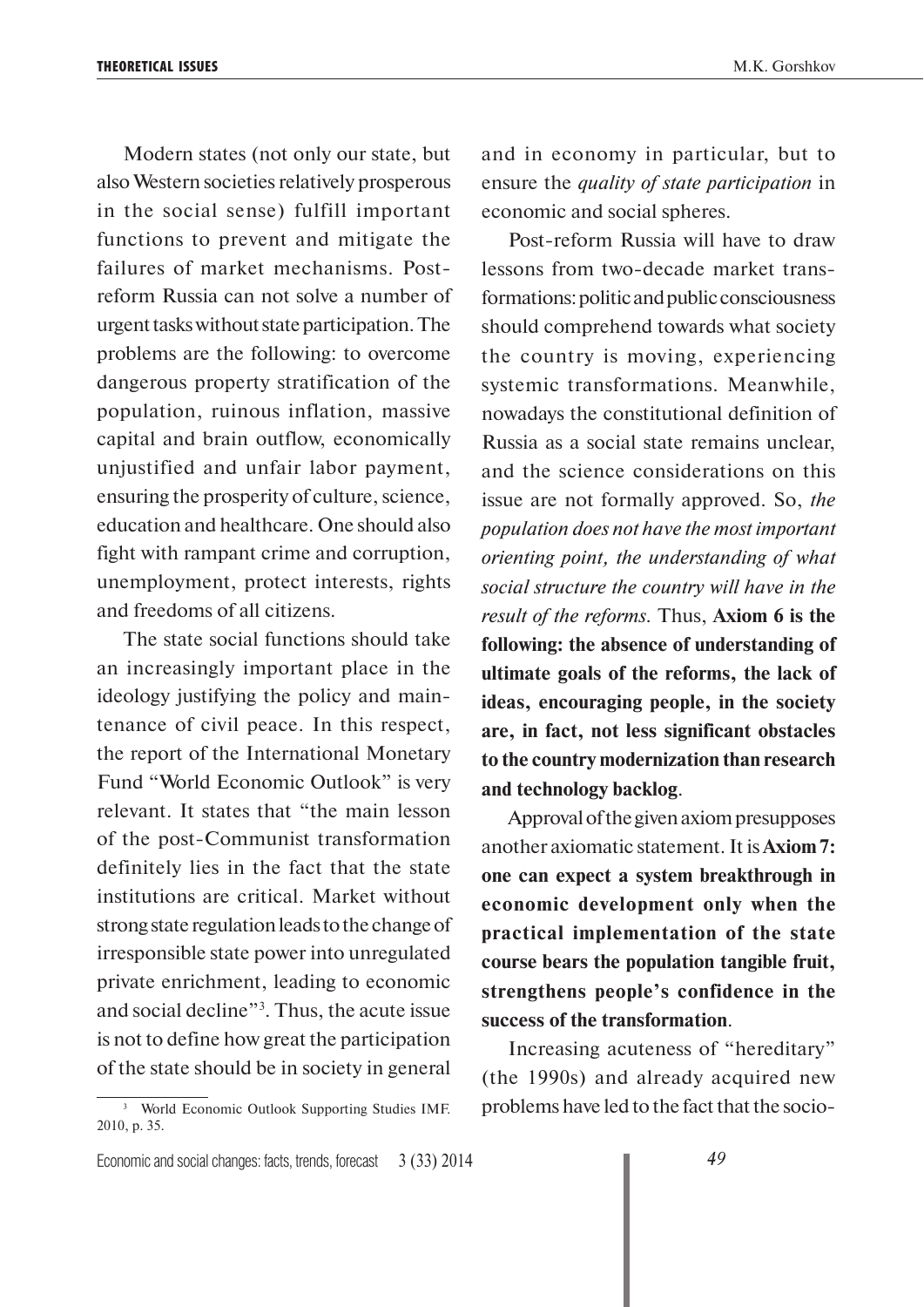economic results of the second decade of reforms, having radically changed the state of mass consciousness and social concerns for the better, have practically exhausted its positive socio-psychological impact on the society. The "Pendulum" of social wellbeing has swung in the direction of the zero mark from the mark "plus", and its further movement in an undesirable direction is now constrained only due to the level of economic and political stability, relatively acceptable for the population, the revival and strengthening of the international standing of the Russian Federation and the reunification of Russia and the Crimea. At the same time, the current situation in the society can be called "the effect of scissors": *despite people's increased satisfaction in their material security, the critical assessment of the existing situation is increasing in the society*. The point here is not in mass reactions on the opposition's actions and state policy but in decreasing positive emotional mood, most population had in the period of wide support of efficient political and economical measures. The main reason for this is that the growth of the population's well-being does not improve their life quality.

The positive socio-psychological resource is decreasing in the society, instead people feel injustice, shame for the scale of corruption and dominance of bureaucracy; they feel helpless to influence

what is happening. The consequence is growing feelings of aggression among our citizens.

The adverse moral and psychological climate in the society is fostered by a significant share of those (40%) who think that they have a low level of life and can not expect social guarantees covering sickness, old age, unemployment and disability. It is not accidental that the post-Soviet reforms reduced their confidence in the future.

The Russians' generalization of their personal situation in post-reform Russia is their own assessment what they gained or lost in the reforms of the last two decades. The share of those who gained is very small, it is only 10%, and in two and a half times less than the share of those who lost (25%). Another third can be called "even hands", they neither gained nor lost.

The rapid growth of social aspirations of our citizens due to the sharp social differentiation and social inequality in spheres of life undermines the achievements of recent years, as the gap between real and desired status for most people does not only preserve, but also increases.

The Russians' assessment of their achievements in various spheres of life suggests that they stand a better chance to achieve success at the micro level: in the family, with their friends, in the sphere of entertainment. The situation at the macro-social level is much worse: not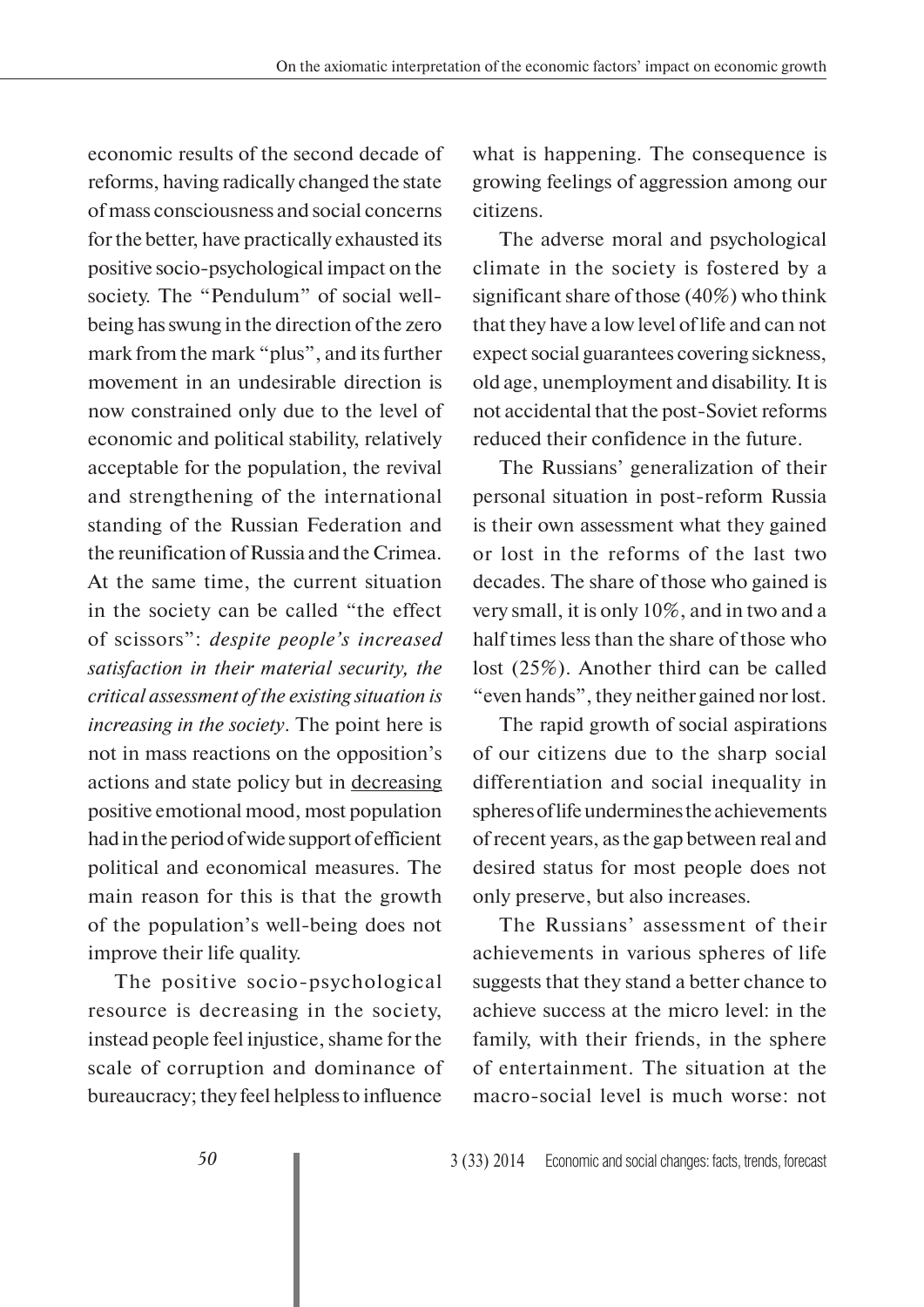| to the greatest extent meeting the interests of Flussia, 70                                                                                        |    |  |  |
|----------------------------------------------------------------------------------------------------------------------------------------------------|----|--|--|
| Type of the state                                                                                                                                  |    |  |  |
| State that restores the centralized regulation of economy and controls prices                                                                      | 28 |  |  |
| State that minimizes its interference in economy and gives maximum freedom to private initiatives                                                  | 9  |  |  |
| State that restores the public sector of economy, while expanding<br>private economic and political opportunities of citizens                      | 41 |  |  |
| Type of state is irrelevant; the country needs a leader who takes full responsibility<br>for what has happened in Russia and conducts tough policy | 22 |  |  |

Table 1. Type of the state in relation to the economy, to the greatest extent meeting the interests of Russia, %

many citizens have a prestigious job, career or their own business, although their significance in the system of values of the population is constantly growing.

The social feeling of many citizens is mostly deteriorated due to decrease in social mobility. The Russians have few possibilities to improve their social status by themselves, by changing their location. One can single out such rare exceptions as citizens, having moved to villages, and residents of big cities, having moved to towns with smaller population.

Mobility is characteristic for different generations to different extents, and, as a rule, it is people under 30 who move to another town. Although, today young people demonstrate high levels of mobility (13% of the group up to 30 years have moved to the present place of residence during the last decade), they still lag behind the group of over 40–45 in their youth. It demonstrates insufficient use of potential mobility of Russian youth and ambiguity of ideas about necessary mass import of labor force from abroad into Russia when the country has a huge domestic resource of labor force rearrangement.

The vast majority of Russian people have insisted since the first reforms that the state should dominate in both economic and social spheres. Society supports neither the liberal model of social policy, which implies minimum interference of the state in the social sphere, nor free market economy in which everything depends on private actors. The population has recently preferred the model, when the state provides everybody with a certain minimum, and then a person achieves everything himself/herself.

In the Russians' opinion, the effective economic model of the country should be based on mixed economy with a leading public sector *(tab. 1)*.

This means that all strategic economic sectors should be controlled by the state, and private management of various enterprises should be combined with state monitoring over them. If we appeal to the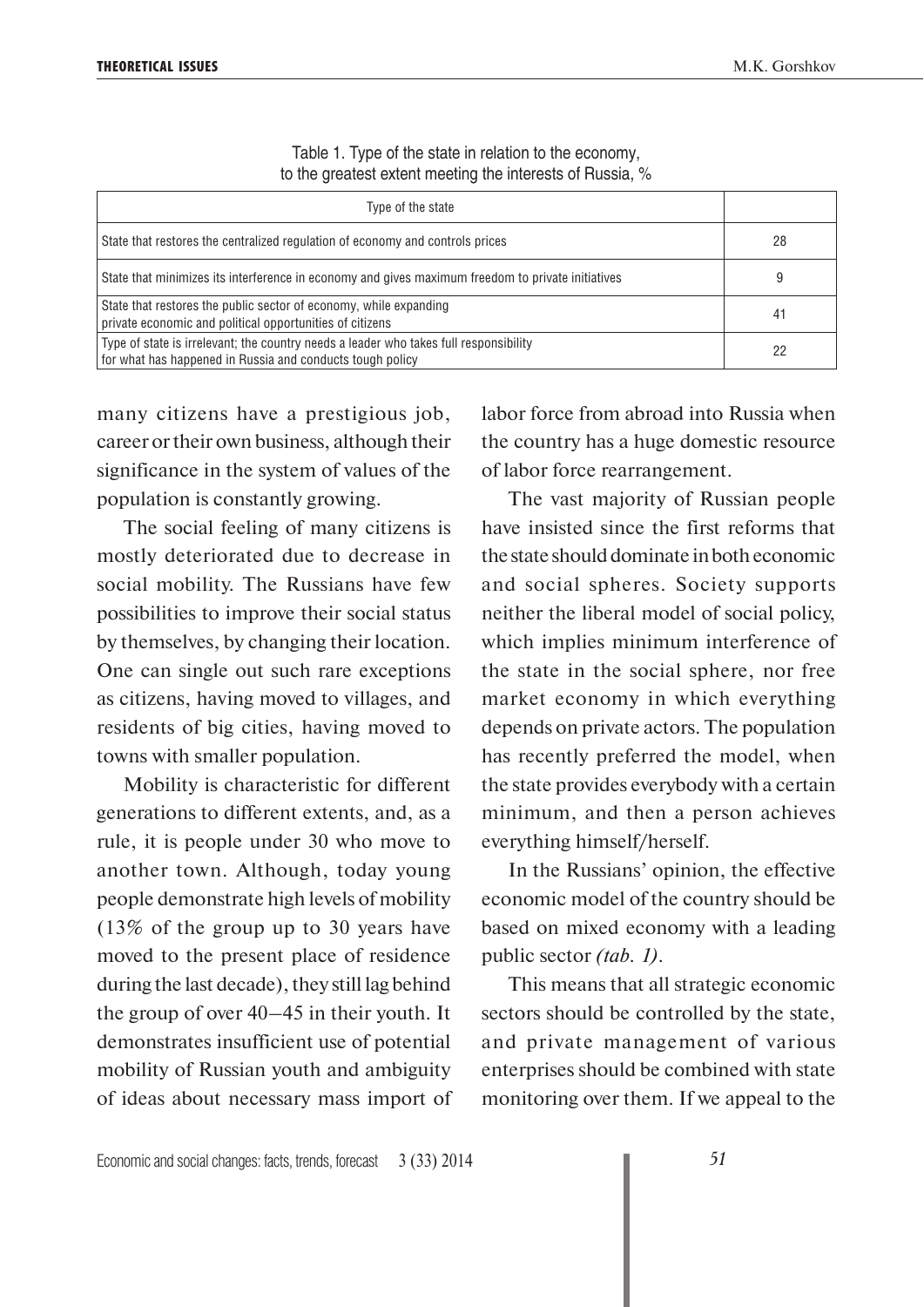famous historical period, the model, the Russians crave for, is similar to Lenin's NEP, a state capitalism model.

Despite considerable government efforts to enhance the situation in the social sphere, the population gives quite a moderate estimate of authorities' actions in this field. Alongside with known flaws and failures, it is also caused by the fact that the social policy concept is still *uncertain and controversial not only for experts, but for the population as well; the limits of its capabilities and responsibility are not defined in political or public aspects. Another critical problem has not been resolved yet: the choice of targets appropriate to the state of postreform society*.

According to the strategy of socialeconomic development, *global experience offers several approaches to the social policy development, including two major – American and European (Rhine) ones*. The differences between them are mediated by the impact of many factors, mostly by the levels of economic development, features of government and civil society structures, historical and cultural traditions, etc. After the collapse of the USSR in the early 1990es, in the difficult circumstances of transition from paternalism to a new paradigm, based on market distribution mechanisms, *the Yeltsin regime has adopted an American model of social development. Such a model corresponded to qualitatively new conditions* 

*of socio-economic development of post-Soviet societies and Russian mentality least of all.* The reason for it is its basic features:

• minimum interference of the state in economic life, the importance to solve social problems is reduced;

• poverty is not a key problem, it does not require state interference;

• intention of the state that is transferred into the strategy of citizens' economic behavior to "to raise money", "knock up a fortune" quickly;

• absolutization of the principle: to impose huge taxes upon the rich means to decrease investment, and to give more money to the poor means to discourage them to work.

The Russians have felt deplorable results of the American model implementation for two decades. Deep social differentiation, emergence of social inequalities in all spheres of social life, fall of civic engagement of the population, tendencies of consumption and rampant crime are just some negative social "outcomes" of the American model that have turned out to be large-scale and painful in Russia.

One can only regret that *the 1990 Russian reformers rejected a more appropriate model that takes into account our country's history and Russian mentality.It is a European model, characterized by experts as "capitalism with a human face"*. Germany,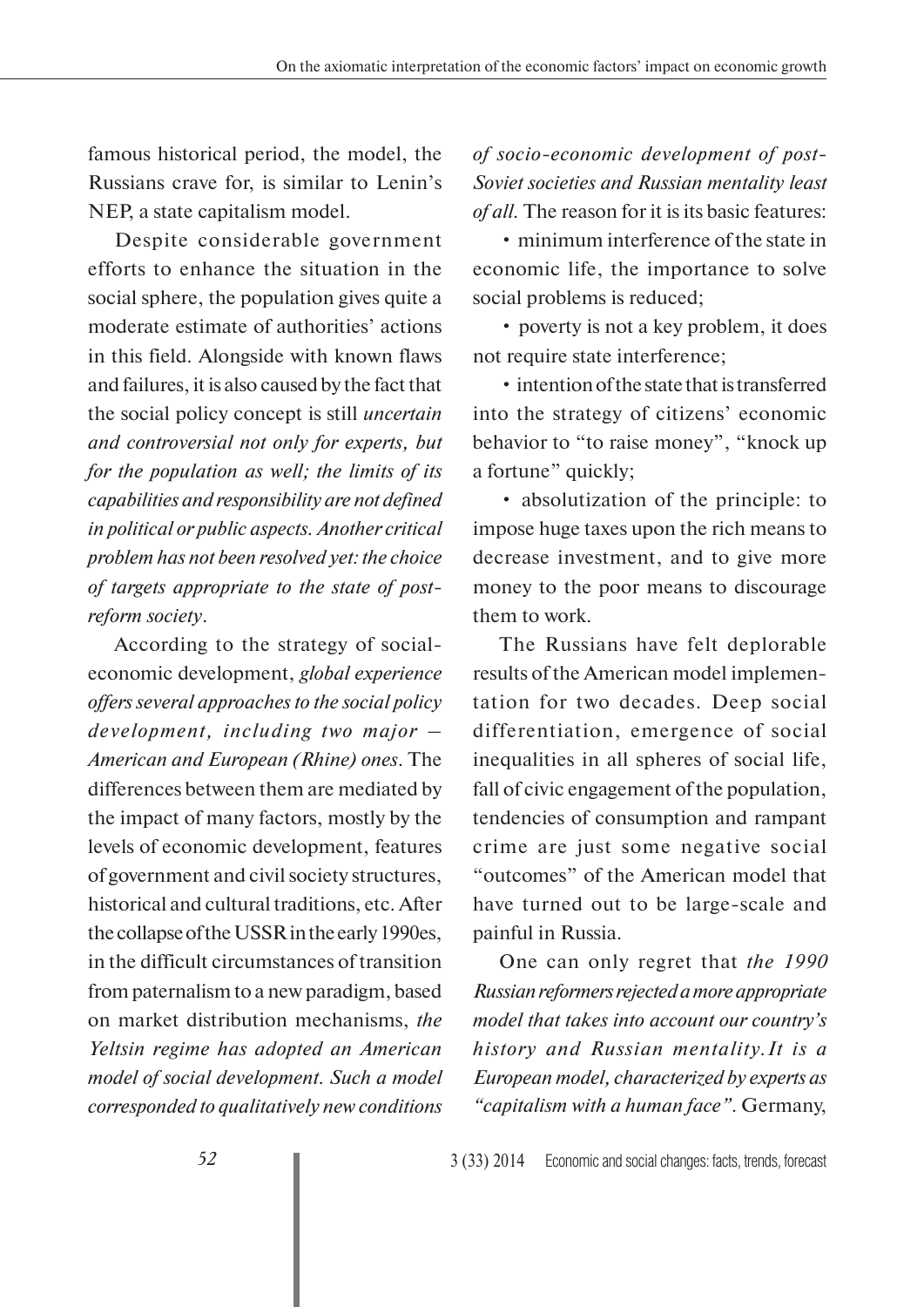Switzerland, the Netherlands, Sweden, and partly Japan follow the mentioned model.

Unlike the American model, the European one pays much more attention to social problems. Public interests and social partnership mechanisms are in focus. The true wealth of the country is qualified employees, regarded as a driving force of production and economic modernization.

If the American model focuses on the almost complete exemption from economic and political restrictions in the market, the European model provides mechanisms to "integrate" market in the system of public administration. Great importance is paid to balancing "socially dangerous" tendencies of capitalism, which lead to monopolization and mass inequality.

*The key issue of Russian social policy is not the amount of resources directed at solving urgent social problems, but the character and effectiveness of the implemented measures.* 

In this context there are four possible functions or "supertasks" of social policy that have a direct impact on the choice of goals, methods and priorities of its implementation:

• *ensuring social and political stability;*

• *targeted aid to the poor* (humanitarian function of social policy);

• *ensuring the country's competitiveness on the global stage*;

• *ensuring the society's integration, its internal solidarity and unity*.

When the dominant function of social policy is stability, the resources are directed primarily to those social groups that can protest or support opposition structures. In turn, the super-task of *the humanitarian mission* improves the targeting of social assistance and preferential attention to the poorest groups (that is constantly declared, but not yet implemented).

When in the modern world social policy is *a powerful tool to enhance the quality of human capital* and ensure its competitiveness

Table 2. The Russians' views on the state role in the social sphere, %

| State should not interfere in the lives of citizens, everyone relies only on themselves |    |
|-----------------------------------------------------------------------------------------|----|
| State should help the weak and the helpless                                             |    |
| State should ensure certain minimum, and everyone has to gain the rest himself          | 45 |
| State should provide full equality of all citizens (property, legal, political)         | 4. |

| Table 3. The Russians' views on the models of social protection, % |  |  |  |  |  |
|--------------------------------------------------------------------|--|--|--|--|--|
|--------------------------------------------------------------------|--|--|--|--|--|

| State should provide assistance only to the unemployable (the elderly, disabled, orphans)                                                                 |     |
|-----------------------------------------------------------------------------------------------------------------------------------------------------------|-----|
| State should provide targeted assistance to some other population groups who are<br>in a difficult position (the unemployed, poor families with children) | -32 |
| State should protect all the poor                                                                                                                         | 50  |
| Social protection should be carried out mainly at an enterprise                                                                                           |     |
| People have to solve their problems themselves and do not to rely on the state                                                                            |     |

Economic and social changes: facts, trends, forecast 3 (33) 2014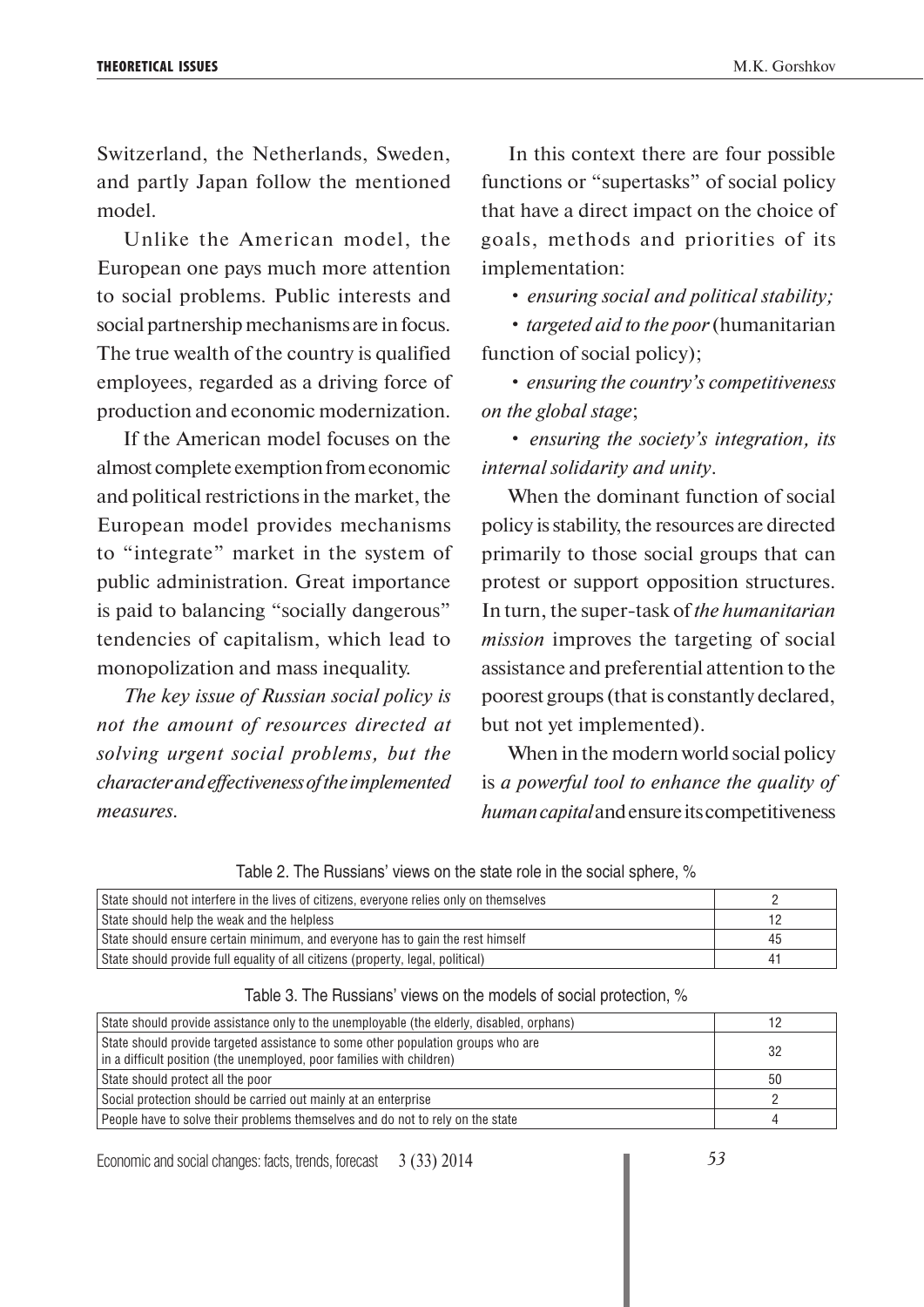internationally, investment in human capital becomes a priority. Such stumbling points as quality education and health services should be in focus in Russia.

Finally, when *social integration and nation consolidation* are in focus, the state has to comprehend what the society (or, at least, most people) considers as socially equitable and socially unjust, and then appropriately to build social policy.

Naturally, *different types of resources, their different amounts and methods of use*  are required to implement different models of social policy.

*The development of social policy, meeting the expectations of Russian people, is complicated by the fact that the authorities, considering the population's views on the optimal social policy model, rather rely on myths than on data of real expectations of different population groups.*

Meanwhile, the results of numerous sociological researches show that most Russians have made the state responsible for the situation in the social sphere. It is important to understand that *our people consider the state's participation in solving social problems not as direct coercive interference, but as establishment of "rules of the game" and control over their compliance*.

The available data *(tab. 2)* suggest that most Russians' assessments of the optimal model of management in the social sphere can be expressed in two definitions:

1. *The state should ensure certain minimum, and everyone has to gain the rest himself*. Nowadays, this view is shared by 45% of the population, representing a variety of socio-professional and demographic groups.

2. *The state should provide full (economic, legal, political) equality to all citizens*. This view is shared by 41% of our citizens, which, first of all, elderly rural residents who get government transfers, as well as non-working pensioners and lowskilled workers.

However, it is clear what models of social protection, including those with state participation, are most preferable for citizens. Thus, only a small percentage of respondents (6%) believe that social protection should be primarily implemented at an enterprise or people have to solve their problems themselves and do not rely on the state *(tab. 3)*.

The idea of justice has always been one of the key notions in the Russian sociocultural model. Today it is very important for the population concerned about the future of the country. The slogans, indicating the Russians' dreams about this future, have the following components: *social justice, equal rights for everybody, a strong state that cares about its citizens*. More than half of the population supports such a synthesis of the ideas, other options lag behind significantly.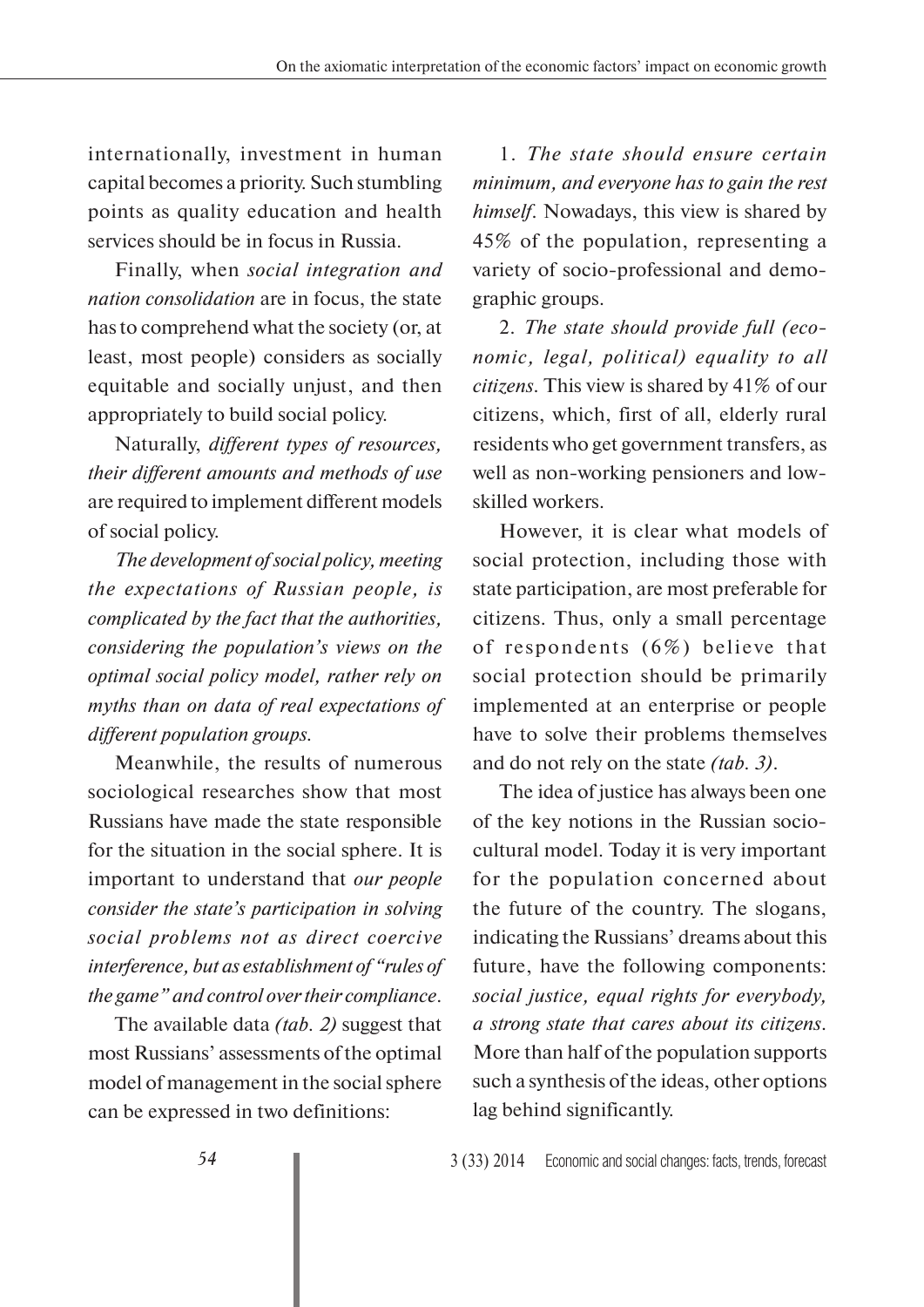At the same time, *the dream of the Russians to live in fair and reasonably organized society (it is one of three main current dreams!) is closely connected with the dream of securing human rights, democracy and freedom of expression, as well as with the idea of a strong state capable of ensuring order in the country*<sup>4</sup> . It demonstrates a remarkable link *"government and justice"*, existing in the minds of our fellow citizens: *those who would like to live in a fair society, consider the state as the main actor ensuring this justice*.

According to the sociological surveys data, the semantic content of such an important idea of social justice can be different. What do Russians consider as fair and unfair when assessing their current domestic situation?

The vivid negative indicator is the fact that *nowadays the overwhelming majority of the Russians mark great differences in incomes* (83%). At the same time, twothirds of our citizens believe that the system to distribute private property, prevailing in the country, is unfair; the similar share of the population states that people do not receive worthy remuneration for their labor skills, abilities and qualifications. More than half of Russian people (54%) believe that, taking into account their qualifications and harsh labor conditions,

they receive at work much less than they deserve<sup>5</sup>.

Thus, Russian people estimate excessive differentiation of income and inequality in the distribution of private property very negatively. It is important to note that *current social inequality seems unfair to all social strata regardless of their levels of life and their well-being dynamics. As a consequence, the Russians, when evaluating the current situation as just or unjust, more often take into account the ideas about fair society than their personal interests; and this idea discloses a normative-value model that does not only prevail in the country, but also has its own, sometimes invisible influence on the population's responses to the government actions*.

The social structure of the post-reform Russian society presupposes that social expectations of most citizens are mostly connected with the state *(tab. 4)*. There are still *a number of "socially weak" groups, in fact uncompetitive in the labor market. To maintain any acceptable standard of living they rely on the state assistance*. This situation will persist for a long time.

The core of the Russian normativevalue system is state social services. Hence, **Axiom 8: the government's commitment to provide citizens with social services is, in fact, a basis for the whole system of relations in Russian society, a basis for** 

<sup>4</sup> O chem mechtayut rossiyane: ideal i real'nost' [What the Russians Dream about: Ideal and Reality]. Edited by M.K. Gorshkov, R. Krumm, N.E. Tikhonova. Moscow: Ves' Mir, 2013, pp. 311-324.

<sup>5</sup> Bednost' i bednye v sovremennoi Rossii [Poverty and the Poor in Modern Russia]. Edited by M.K. Gorshkov and N.E. Tikhonova. Moscow: Ves' Mir, 2014, pp. 277-295.